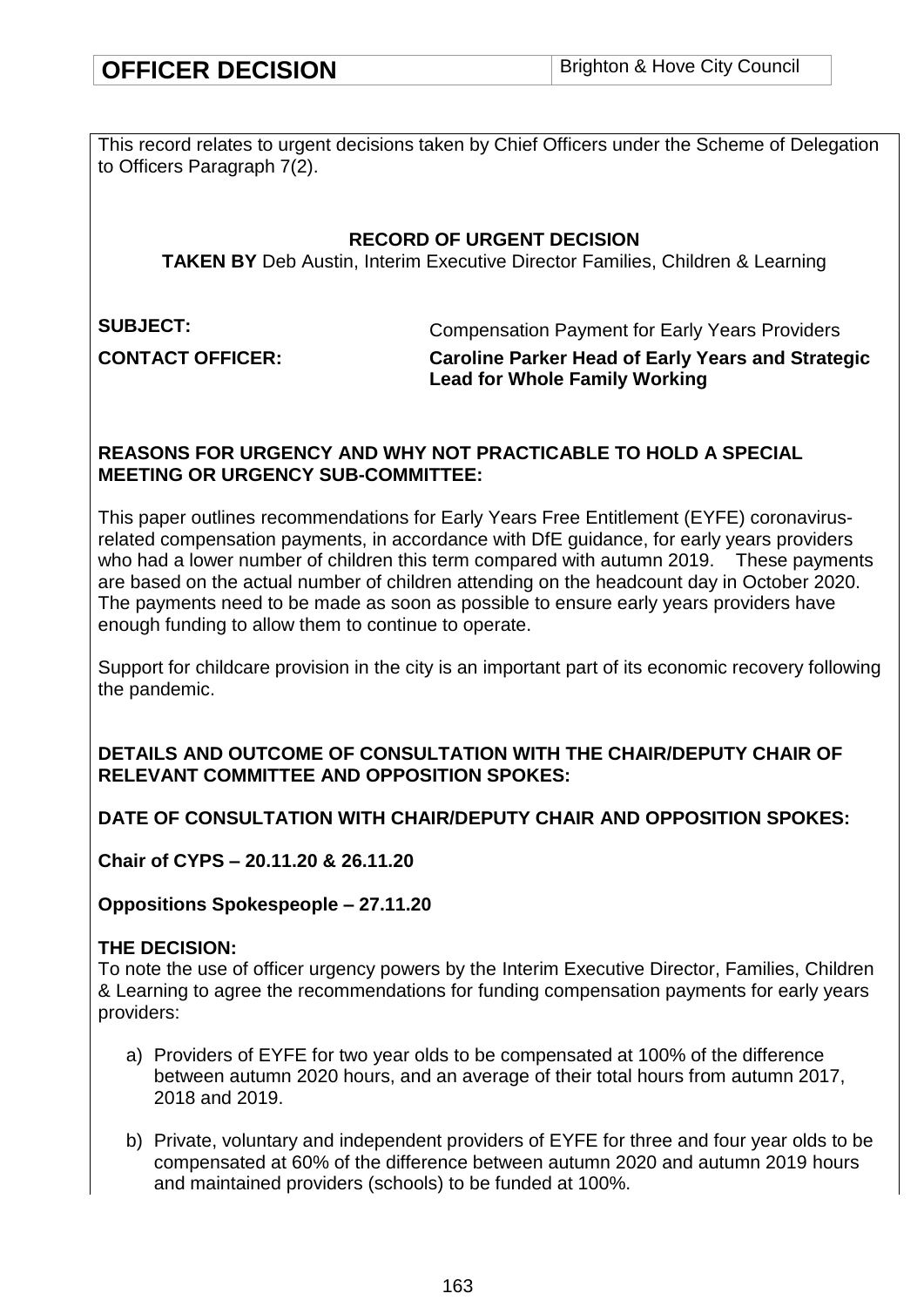c) The small number of childminders who may be eligible to apply for compensation will be considered individually.

### **REASONS FOR DECISION**

#### **DfE guidance for autumn 2020**

DfE quidance ["Use of free early education entitlements funding during coronavirus \(COVID-19\)"](https://www.gov.uk/government/publications/use-of-free-early-education-entitlements-funding-during-the-coronavirus-outbreak/use-of-free-early-education-entitlements-funding-during-coronavirus-covid-19) issued on 20<sup>th</sup> July 2020 states that for autumn 2020

"local authorities should continue to fund providers which are open at broadly the levels they would have expected to see in the 2020 autumn term had there been no coronavirus (COVID-19) outbreak.

"The intention is to fund on the basis of 'as if autumn term 2020 were happening normally'. In order to do this, local authorities might, for example, use the numbers of children in places in the previous autumn to inform funding levels this autumn."

In normal circumstances our EYB allocation for autumn 2020 would be based on the January 2021 census. However, because the number of children taking up EYFE may not have returned to normal levels by January 2021 when the census is carried out, local authority funding for autumn 2020 will be based exceptionally upon the number of children in the January 2020 census.

Early years and childcare providers are funded for EYFE places based upon children's attendance. The funding rate for all providers for two year olds is £5.28 per hour, and for three and four year olds it is a base rate of  $£4.14$ , with supplements for quality and deprivation. The average funding rate for three and four year olds, including these supplements, is £4.36 per hour. Funding comes from the early years block of the dedicated schools grant which is ringfenced for EYFE.

The majority of early years providers offer EYFE for two, three and four year olds, with the exception of most independent schools and maintained nursery classes which only offer places for three and four year olds.

Payments are made twice a term. The first payment is a 75% upfront estimate based on children's attendance in the equivalent term the previous year, and the second is a balancing payment based on children's actual attendance, made towards the end of the term.

For the 2021 spring term the DfE expects to return to the normal funding process but has stated that they are keeping this under review, and that further guidance will be issued "around Christmas".

The guidance had been discussed with the DfE, and it was explained to them that overall hours for the autumn term 2020 have not reduced significantly. The DfE understands this and it is hoped that they are taking it into consideration when producing guidance for spring term 2021. It is believed that other local authorities are in the same position. The DfE have advised that the minister's main concern is overall sufficiency of early years provision; there is currently enough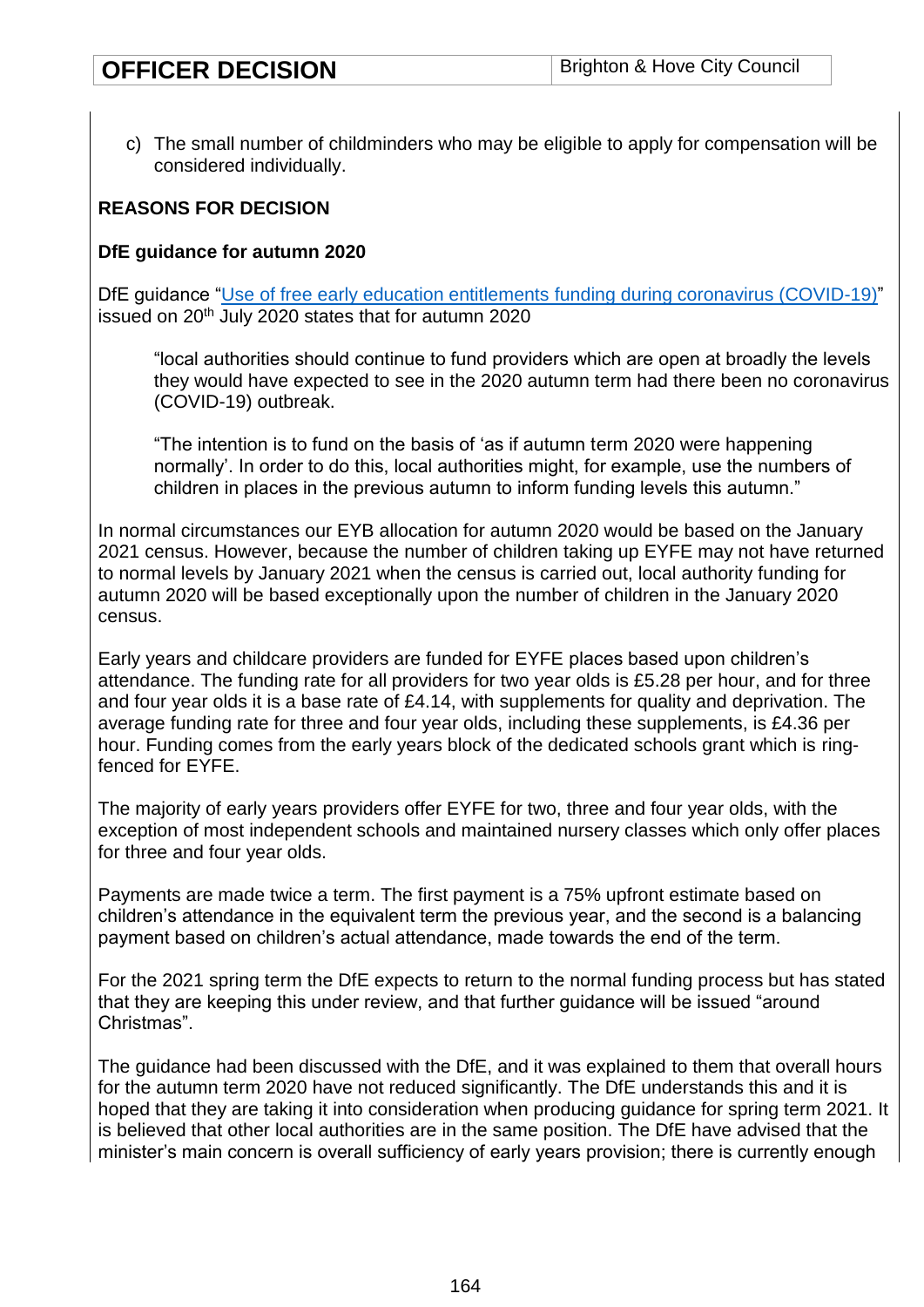provision in Brighton & Hove. The DfE also emphasised fairness, transparency and rationale in local authority decision making for autumn 2020.

The proposals below include use of the EYB projected 2020/21 underspend, and so assume that we will return to the normal funding process for spring 2021 i.e. that providers are paid for actual children attending, with no compensation for what might have been were it not for Covid.

Schools' Forum was consulted on these proposals on 7<sup>th</sup> December 2020. The decision rests with the council.

It is not possible to delay this decision until a full committee meeting because EYFE compensation payment to early years providers need to be made in the autumn term because that is the term to which the payment relates. The amount of money in the early years block of the DSG available for compensation was not known until after the October 2020 headcount when providers submitted their hours for that term. After that time was needed to review different compensation options. Delaying the compensation payment until the spring may jeopardise the finances of some early years providers.

#### **Proposals for compensation payments for autumn 2020**

Private, voluntary and independent (PVI) early years providers have submitted their actual hours for two, three and four year olds for the autumn term, and have been paid accordingly.

For two year olds, overall hours were down on autumn 2019 by about 15%, and for three and four year olds there was a reduction of around 2%. However, the reduction in hours was not consistent across all providers. For three and four year olds, 47% of providers had more hours, and for two year olds 40% of providers had more hours compared with autumn 2019.

Government guidance appeared to assume that the majority of providers would have had lower hours than in autumn 2019 and therefore EYB underspend (adjusted in accordance with the January 2020 census) would be sufficient to make up the difference, which is not the case.

The proposals to compensate PVI providers who had fewer hours this term compared with last year are as follows:

### **Two year olds**

Providers of EYFE for two year olds to be compensated at 100% of the difference between this autumn's hours, and an average of their total hours from 2017, 2018 and 2019 autumn terms. The payment to be made at the normal funding amount of £5.28 per hour. While the DfE guidance suggests that autumn 2019 could be considered in making compensation payments (which has been done for three and four year olds) for two year olds the average of hours for the three previous autumns is being used because hours are more variable than those for three and four year olds.

The 100% payment is proposed because of the loss to providers as a result of lower take-up by children of this age this term, likely to be a direct result of coronavirus – two year olds were not prioritised for a place when the general lockdown ended in June 2020, and parents of younger children may have been less likely to take up their funded place because of anxiety about the pandemic.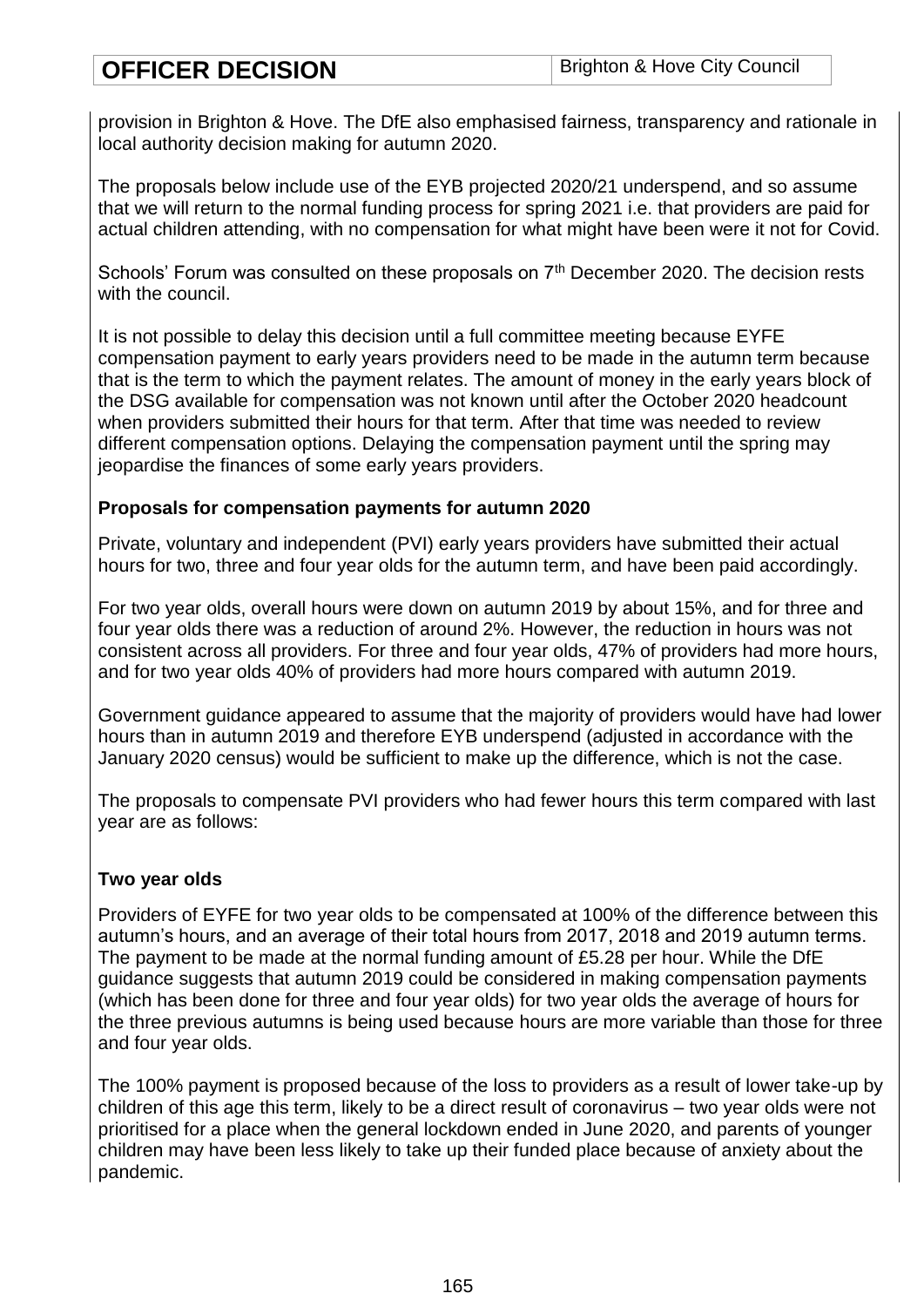In addition, funded two year olds are the most disadvantaged children and so settings which take a large number are supporting the council's early years priorities. Two year olds are also more expensive to provide for because of the higher staff:child ratio, which is not compensated for fully by the higher hourly rate.

This proposal compensates:

- 54 PVI providers at an average of £2,772 per provider (£149,701)
- 3 maintained settings at an average of £2,739 per school (£8,216)

### **The total cost is £157,917**

### **Three and four year olds**

For maintained providers to be compensated at 100% of the difference between autumn 2019 and autumn 2020, with PVI providers at 60%. A total cost of **£278,068**. This would be within the anticipated 2020/21 underspend but is likely to be viewed as unfair by PVI providers and against the DfE requirement that local authorities fund all types of providers at the same base rate.

This option is being recommended because there is not enough funding available in the early years block for 2020/21 to fund all providers at 100%. Maintained providers are anticipating a 100% payment i.e. no clawback from their early years budget, as the September 2020 CYP committee paper on the consultation on the closure of Hertford Infant and Nursery School nursery class stated that this approach would be taken, in line with DfE guidance. Advice was also provided to Schools Forum in October 2020 to say:

"The government has recognised the impact that Covid-19 may have on the intake of pupils into nursery provision that is funded through the early years free entitlement provision. For the autumn term government advice is that LAs should continue to fund providers at the levels they would have expected to see had there been no Covid-19 outbreak. The LA will work with nursery schools and primary schools with nursery classes during the autumn term to ensure this arrangement is reflected. This means schools should not be subject to budget clawback where nursery numbers are lower due to Covid-19."

The rationale for the difference between the compensation payment to maintained providers at 100% and PVI providers at 60% is

- Early years foundation stage prescribed staff: child ratios for maintained providers are fixed at two staff to 26 children and so it is difficult for maintained providers to adapt their staffing when lower numbers of children attend. For this reason staff costs in maintained settings are more fixed compared with PVI providers.
- Where there is insufficient funding for maintained nursery provision there will be pressure on the school's wider budget
- PVI providers were able to apply for Covid-19 local discretionary grants and have had a 2020/21 non-domestic rates holiday. However it is also recognised that many providers will have lost substantial income in fees from parents.

This proposal compensates:

- 56 PVI providers at an average of £3,646 per provider (£204,173)
- 10 maintained settings at an average of £7,389 per school (£73,895)

**The total cost is £278,068**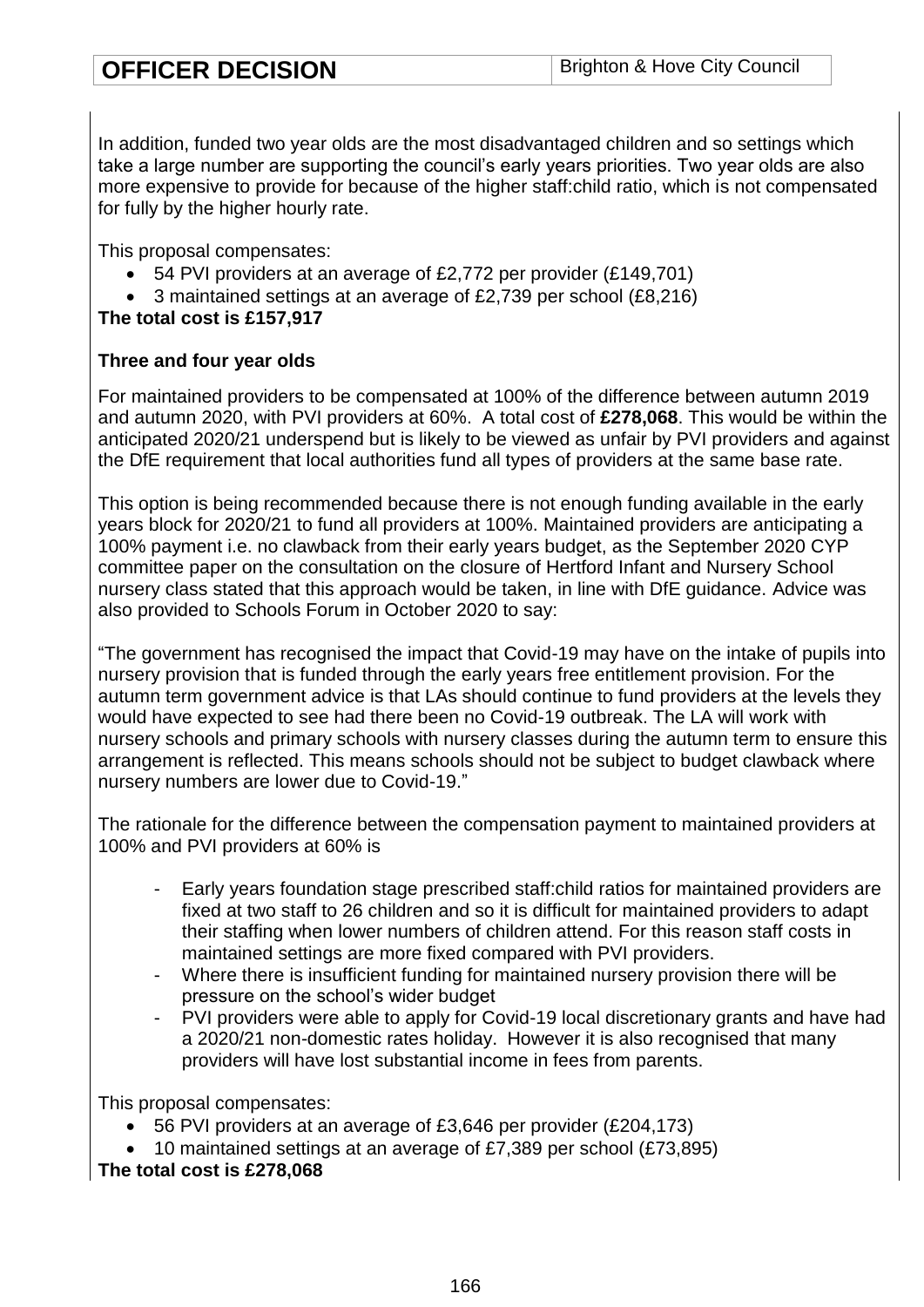The difference in compensating PVI providers at 60% and 100% is between £8,500 and £3,000 for 18 providers, and £2,700 and £1,000 for a further 22 providers. For the remaining 16 the difference is less than £1,000. The overall average difference between compensation at 60% and 100% is £2,431.

### **Childminders**

Childminders who have fewer children this term as a result of coronavirus have been asked to apply for compensation.

This could be, for example, where a parent previously used the childminder and another setting but is now unable to do this in order to avoid using more than one provider.

Childminders have been asked to apply for compensation where this is the case and payments will be made similarly to PVI providers (i.e. 100% for two-year olds, 60% for three and four year olds)

It is estimated that the cost of compensating childminders will be up to £3,000 and will apply to approximately eight childminders.

## **Total cost £3,000**

Providers who get compensation payments but subsequently take more children this term will have these payments reduced accordingly

## **DETAILS OF ANY ALTERNATIVE OPTIONS CONSIDERED:**

### **Two other options were considered.**

### **Option B**

All providers of EYFE for three and four year olds to be compensated at 100% of the difference between this autumn's hours and their hours for autumn 2019. This proposal compensates 10 of 16 maintained providers with an average payment of £7,389. It compensates 56 PVI providers with an average payment of £6,077. The cost is £340,288 for PVI providers and £73,895 for maintained providers at a total cost of **£414,183** This proposal would require use of the carry forward from the underspend in the EYB for 2019/20. The option is not recommended as the carry forward from the EYB for 2019/20 is being set against other costs in the DSG for 2020/21 so would result in an overspend on the DSG.

## **Option C**

Compensating both PVI and maintained providers at 60% of the difference between this autumn's hours and their hours for autumn 2019, which would bring the expenditure within the anticipated underspend for 2020/21 and not require use of the carry forward from 2019/20. This would compensate 56 PVI providers with an average payment of £3,646, at a total cost of £204,173. The cost for maintained providers would be £44,337 with an average payment of £4,434. The total cost for this option is **£248,510**. This option would lead to a total reduction in funding of £29,558 for 10 schools. The average reduction (the difference between 100% and 60% compensation) would be £2,956 and the maximum difference in compensation for a school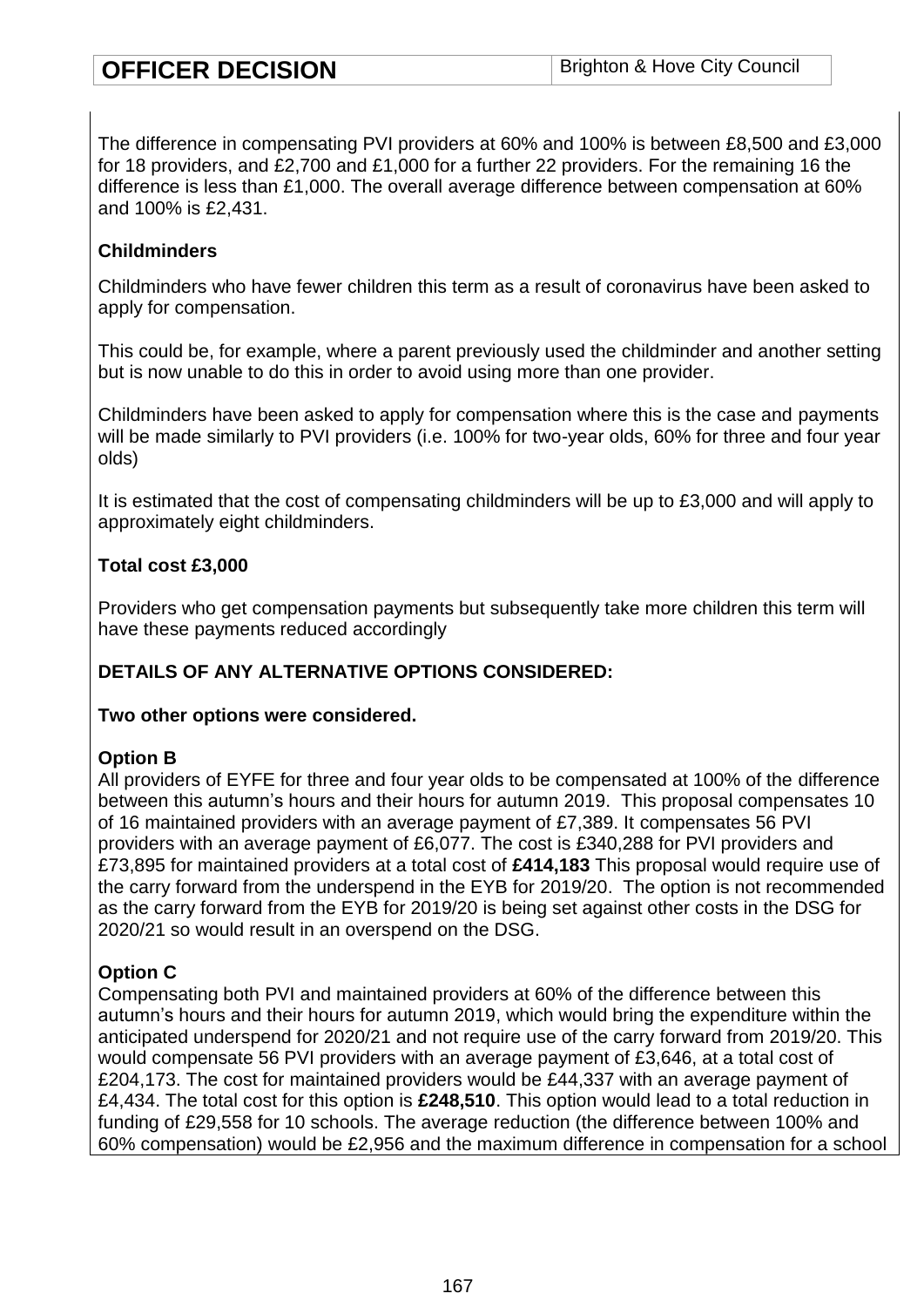would be £5,375. This option is not recommended because this would jeopardise wider school budgets.

### **Summary of proposed compensation payments**

| <b>Type</b>                            | Compensation                                                                                                 | <b>Total cost</b>   | <b>Number of</b><br>providers to be<br>compensated | Average<br>payment |
|----------------------------------------|--------------------------------------------------------------------------------------------------------------|---------------------|----------------------------------------------------|--------------------|
| Two year olds, PVI<br>and maintained   | 100% of difference<br>between hours in<br>autumn 2020 and<br>the average of<br>autumns<br>2017/2018/<br>2019 | £157,917            | 56                                                 | £2,770             |
| Three and four year<br>olds maintained | 100% of difference<br>between hours in<br>autumn 2020 and<br>autumn<br>2019                                  | £73,895             | 10                                                 | £7,389             |
| Three and four year<br>olds PVI        | 60% of difference<br>between hours in<br>autumn 2020 and<br>autumn 2019                                      | £204,173            | 56                                                 | £3,646             |
| Childminders                           | Based on individual<br>circumstances but<br>using percentages<br>as applied to PVI<br>providers above        | £3,000 <sup>1</sup> | 6 <sup>2</sup>                                     |                    |
| <b>Total</b>                           |                                                                                                              | £438,985            |                                                    |                    |

## **LEGAL IMPLICATIONS:**

DfE guidance on the Use of free early education entitlements funding during coronavirus (COVID-19) includes the following statements. "From the start of the autumn term 2020, local authorities should continue to fund providers which are open at broadly the levels they would have expected to see in the 2020 autumn term had there been no coronavirus (COVID-19) outbreak" and "The intention is to fund on the basis of 'as if autumn term 2020 were happening normally. " Based on statements such as these, PVI providers may have an expectation that they will be compensated at 100%, and not 60%. Legitimate expectation is a basis on which an aggrieved party can seek a judicial review of a public body's decision.

However, Government guidance is not binding on the council. It can be departed from with good cause. The reasons for departure should be documented in the interests of good and transparent decision making. The reasons for departure are set out in the Record of Urgency Decision.

<sup>1</sup> <sup>1</sup> Estimate

<sup>2</sup> Ibid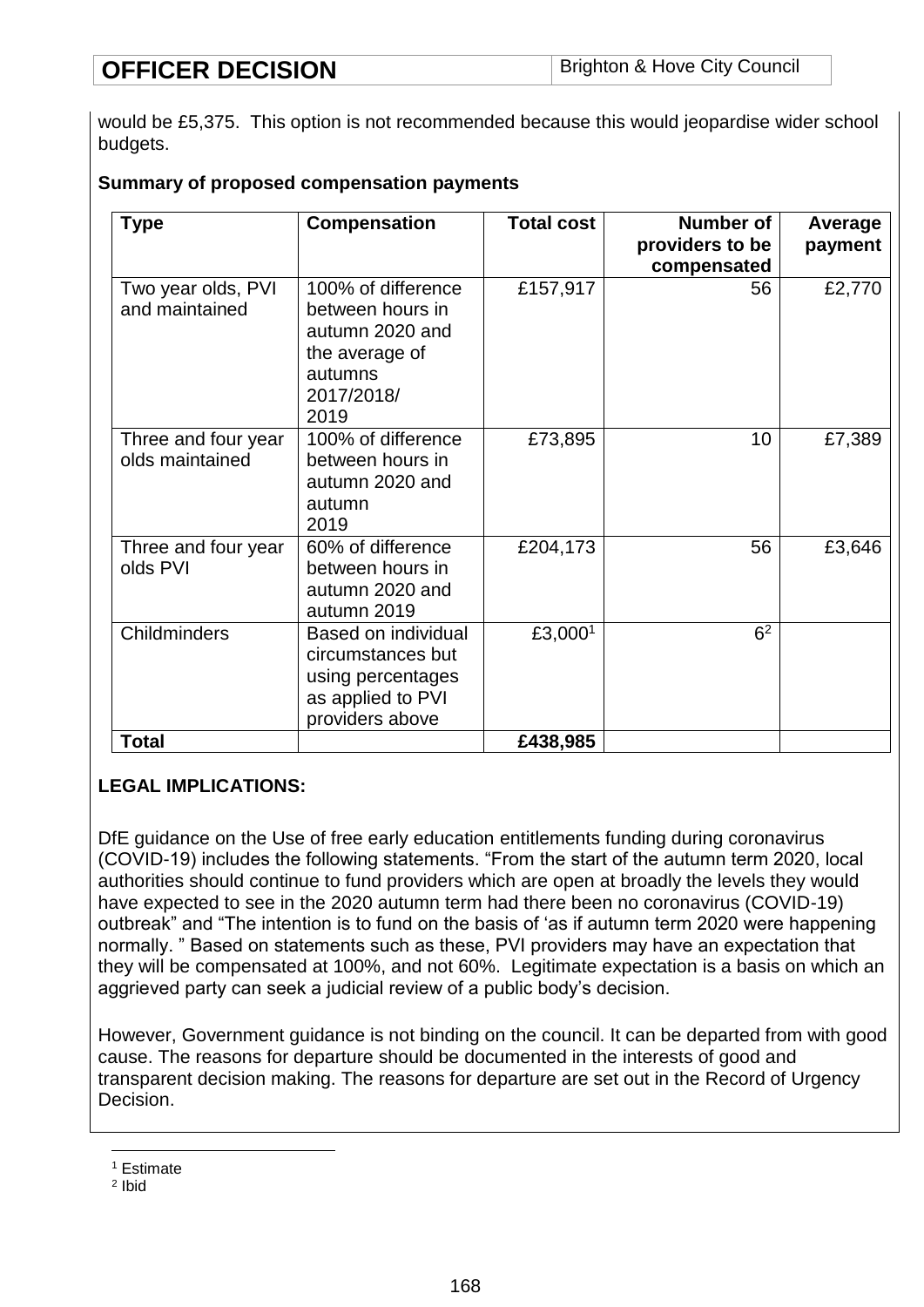The requirement in the Guidance for local authorities to be transparent in the approach they take will be met by the publication of the Urgency Decision at the next scheduled meeting of the Children, Young People and Skills Committee.

## **Lawyer consulted: Liz Woodley Date: 24 November 2020**

## **FINANCIAL IMPLICATIONS:**

TBM 7 projected an EYB underspend of £204,000 for 2020/21 free entitlement budgets. The change to incorporate making compensation payments will be shown in TBM 8.

DfE guidance states that "local authorities should be transparent in the approach they take". We will ensure that providers are clear about the basis for their payment, but any 60% payment for three and four year olds may be viewed as inconsistent with government guidance. Our approach is also likely to be subject to a freedom of information request (this was the case for our EYB underspend last year) with [comparisons between local authorities](https://www.ndna.org.uk/NDNA/News/Press_releases/2020/Millions_in_early_years_funding_not_reaching_providers_-_NDNA_investigation_reveals.aspx?fbclid=IwAR1ipVfR-pmLm9n1V_NQmHKZzz59p5gpqQZ7_IYSmXomdxpCS39ewpQnuTg) published.

The additional amount for Option A compared with Option C could be found from the 2019/20 EYB underspend carry forward of £140,000. This is being used to offset wider pressures in the 2020/21 DSG, in particular mitigating the overspend reported in the high needs block. If this was re-directed to allow 100% compensation payments for three and four year olds this would have a significant impact on the 2020/21 DSG budget position.

The table below summarises the implications for TBM of making compensation payments in line with the options above. The updated TBM position includes the impact of revised forecasts for spring term.

| Scenario                           | Free           | <b>Other DSG</b> | <b>Overall DSG Budget</b> |
|------------------------------------|----------------|------------------|---------------------------|
|                                    | Entitlement    | <b>Budget</b>    | Forecast £'000            |
|                                    | <b>Budgets</b> | Areas            |                           |
|                                    | Forecast       | Forecast*        |                           |
|                                    | £'000          | £'000            |                           |
| <b>Current TBM position before</b> | (204)          | 552              | 348                       |
| compensation payments              |                |                  |                           |
| Recommended option                 | (4)            | 552              | 548                       |
| Updated TBM position assuming 60%  |                |                  |                           |
| compensation payments for 3&4-year |                |                  |                           |
| olds (and 100% for maintained)     |                |                  |                           |
| Option B                           | 132            | 552              | 684                       |
| Updated TBM position assuming      |                |                  |                           |
| 100% compensation payments for     |                |                  |                           |
| 3&4-year olds (and 100% for        |                |                  |                           |
| maintained)                        |                |                  |                           |
| Option C                           | (37)           | 552              | 515                       |
| Updated TBM position assuming 60%  |                |                  |                           |
| compensation payments for both     |                |                  |                           |
| maintained and PVI 3&4-year olds   |                |                  |                           |